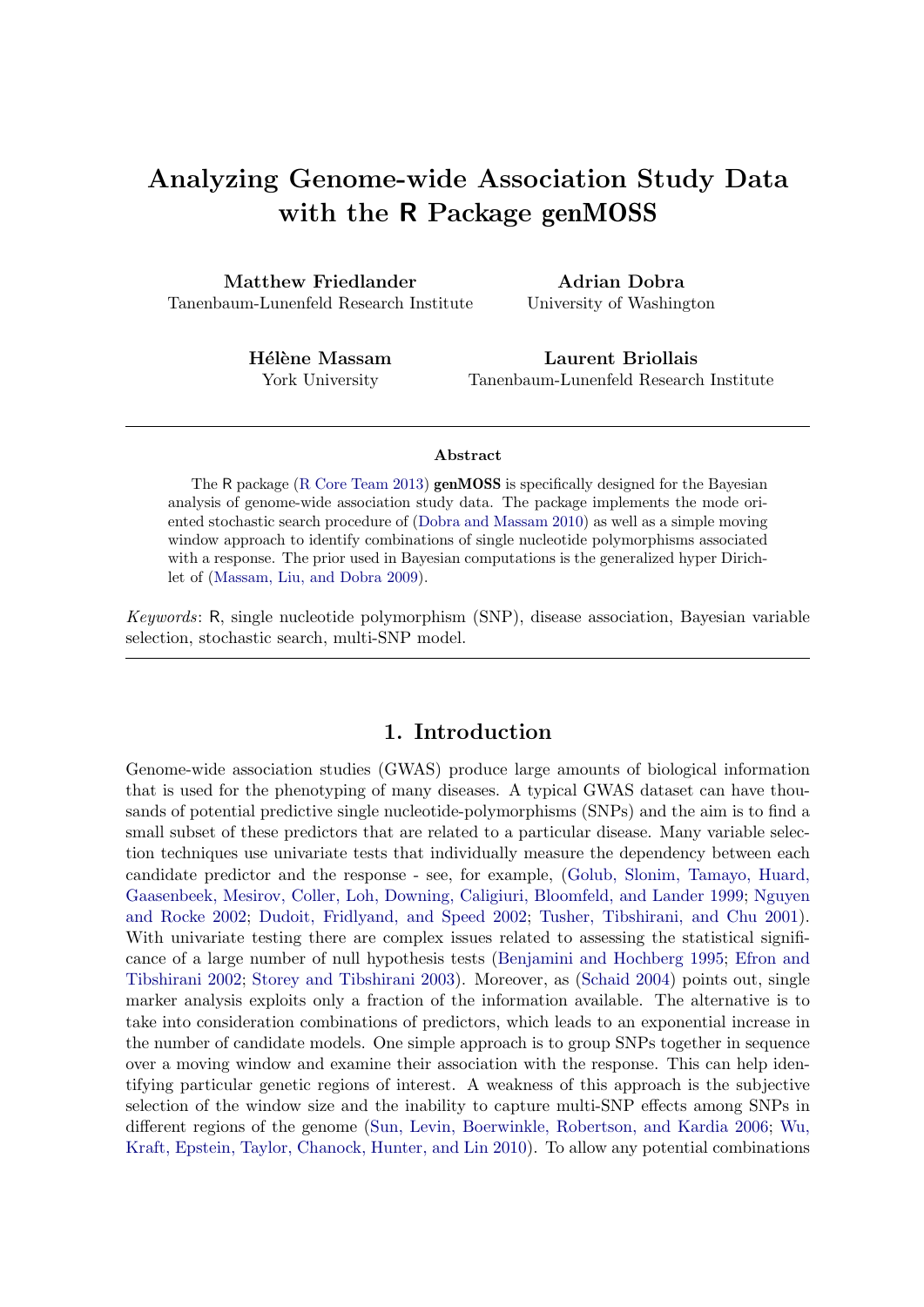of SNPs to be selected, stochastic search algorithms are necessary that are capable of quickly finding the SNPs most associated with the disease of interest.

The mode oriented stochastic search (MOSS) algorithm is a two-stage Bayesian variable selection procedure that aims to identify combinations of SNPs that are associated with a response. If we let Y be a response (e.g. disease status) and X be a set of predictors, the first stage is to maximize  $P(Y|X)$ . The rationale is that if there is a strong relationship between Y and X then the probability of the regression  $Y|X$  should be relatively high. The second stage is to search the space of hierarchical log-linear models to identify the most relevant interactions among the variables in each of the top regressions. By using the generalized hyper Dirichlet prior of [\(Massam](#page-8-2) *et al.* [2009\)](#page-8-2), the computations in both steps can be done efficiently. Once a set of promising log-linear models has been found (at the end of stage two), model averaging can be used to build a classifier for predicting the response. The efficacy of the classifier can be assessed using k-fold cross validation.

The main objective of this paper is to describe the **genMOSS** R package which is a free implementation of the MOSS and moving window approaches for the Bayesian analysis of GWAS data. In section 2, we review the MOSS procedure which is described in detail in [\(Dobra, Briollais, Jarjanazi, Ozcelik, and Massam](#page-7-1) [2009\)](#page-7-1). In section 3, we briefly discuss the moving window approach. In section 4, we illustrate the use of the package with some examples.

## 2. MOSS

Suppose that V is a set of classification criteria. Let  $Y = X_{\gamma}, \gamma \in V$  be a response variable and  $X_A, A \subset V \setminus \gamma$  be a set of explanatory variables. In the first stage of MOSS we assume that the saturated log-linear model holds for all variables in  $V$ . After collapsing over any subset of variables in  $V$  we still retain a saturated model. To see this, consider a simple example with the saturated log-linear model for three binary variables  $X, Y$ , and  $Z$ :

$$
\log p_{ijk} = \theta + \theta_i^X + \theta_j^Y + \theta_k^Z + \theta_{ij}^{XY} + \theta_{ik}^{XZ} + \theta_{jk}^{YZ} + \theta_{ijk}^{XYZ}.
$$

The marginal probability  $p_{ij+} = p_{ij1} + p_{ij2}$  satisfies:

$$
p_{ij+} = \exp \left(\theta + \theta_i^X + \theta_j^Y + \theta_{ij}^{XY}\right) \sum_{k=1}^2 \exp \left(\theta_k^Z + \theta_{ik}^{XZ} + \theta_{jk}^{YZ} + \theta_{ijk}^{XYZ}\right).
$$

By taking logarithms we have:

$$
\log p_{ij+} = \theta + \theta_i^X + \theta_j^Y + \left\{ \theta_{ij}^{XY} + \log \sum_{k=1}^2 \exp \left( \theta_k^Z + \theta_{ik}^{XZ} + \theta_{jk}^{YZ} + \theta_{ijk}^{XYZ} \right) \right\}.
$$

The term in the braces is a function only of i and j so that replacing it with  $\lambda_{ij}$  we have the saturated model:

$$
\log p_{ijk} = \theta + \theta_i^X + \theta_j^Y + \lambda_{ij}^{XY}.
$$

Our aim in the first step of the MOSS procedure is to search for sets A such that the probability, or marginal likelihood, of the regression  $r = Y|X_A$ 

<span id="page-1-0"></span>
$$
P(r) = P(Y|X_A) = \frac{P(Y, X_A)}{P(X_A)}
$$
\n(2.1)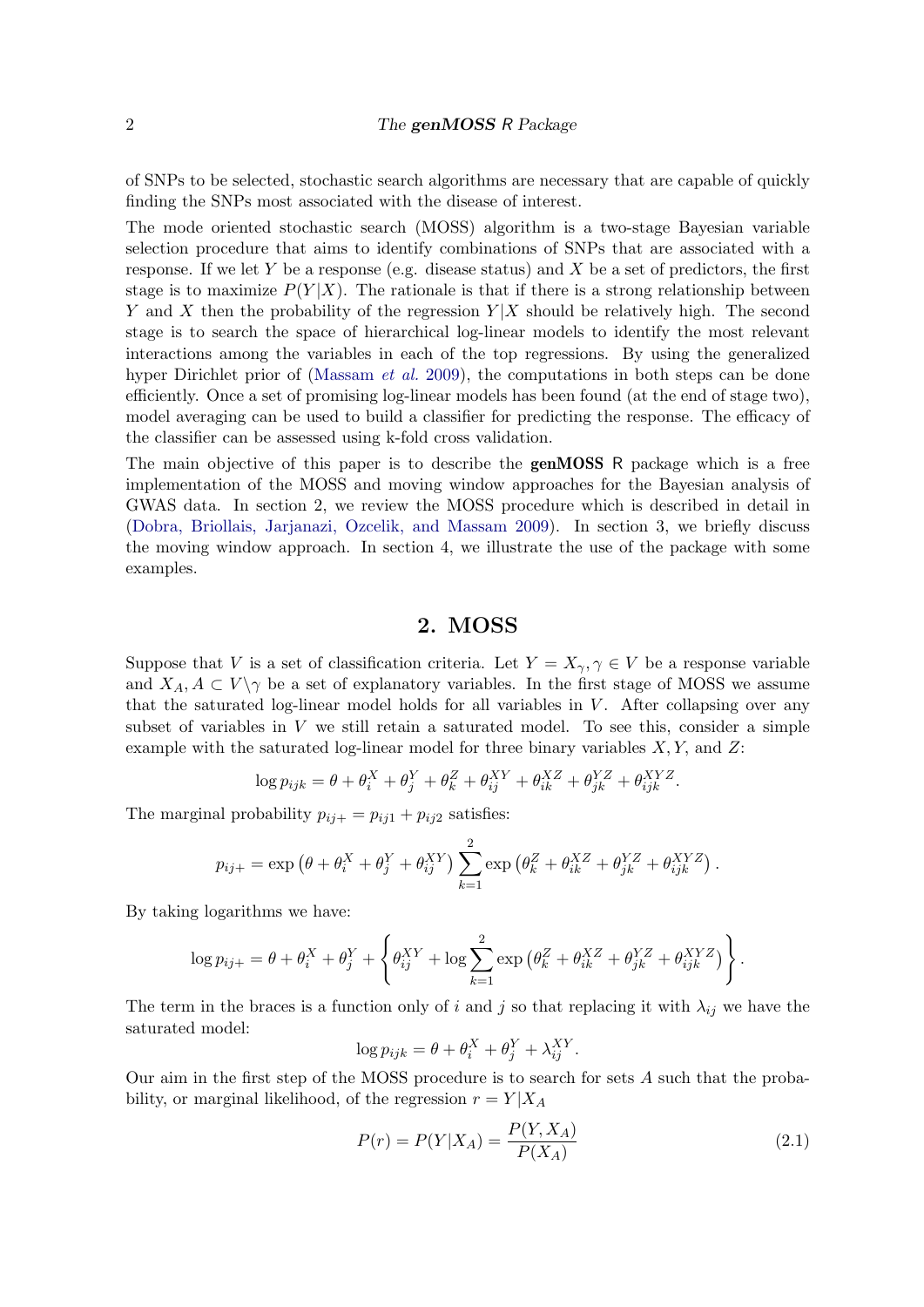is highest. Sample sizes in GWAS data are typically small compared to the number of variables, so A should contain a small number of SNPs, say 2-5. We note that [2.1](#page-1-0) is the ratio of the marginal likelihoods of two saturated log-linear models. By putting the generalized hyper Dirichlet conjugate prior of [\(Massam](#page-8-2) *et al.* [2009\)](#page-8-2) on the log-linear parameters, an explicit formula exists for [2.1](#page-1-0) making its computation particularly easy. We now give the general algorithm to search for the top regressions in terms of [2.1.](#page-1-0)

Let R denote a set of possible regression models. We associate with each candidate model  $r \in R$  a neighbourhood nbd $(r) \subset R$ . Any two models  $r, r' \in R$  are connected through a path  $r = r_1, r_2, ..., r_l = r'$  such that  $r_j \in \text{nbd}(r_{j-1})$  for  $j = 2, ..., l$ . The neighbourhood of  $r = Y|X_A$ is obtained by addition moves, deletion moves, and replacement moves. In an addition move, we individually include in A any variable in  $V \backslash A$ . In a deletion move, we individually delete any variable that belongs to  $A$ . For a replacement move, we individually replace any one variable in A with any one variable in  $V \setminus A$ . The first stage of the MOSS procedure is as follows.

**Algorithm 2.1.** We make use of a current list of regressions  $S$  that is updated during the search. Define

$$
S(c) = \left\{ r \in S : P(r) \ge c \max_{r' \in R} P(r') \right\}
$$

where  $c \in (0, 1)$ . A regression  $r \in S$  is called explored if all of its neighbours  $r' \in \text{nbd}(r)$  have been visited.

- 1. Initialize a starting list of regressions S. For each  $r \in S$ , calculate and record its marginal likelihood  $P(r)$ . Mark r as unexplored.
- 2. Let L be the set of unexplored regressions in S. Sample an  $r \in L$  according to probabilities proportional with  $P(r)$  normalized within L. Mark r as unexplored.
- 3. For each  $r' \in \text{nbd}(r)$ , check if  $r'$  is currently in S. If it is not, evaluate and record its marginal likelihood  $P(r')$ . Eliminate the regressions  $S\setminus S(c')$  for some pre-chosen value  $0 < c' < c$ .
- 4. With probability q eliminate from S the regressions in  $S\setminus S(c)$ .
- 5. If all the regressions in S are explored STOP. Otherwise return to step 2.

The role of the parameters  $c, c'$ , and q is to limit the number of regressions that need to be visited to a manageable number. It is recommended to run the algorithm with different choices of these quantities to determine the sensitivity of the models selected. However, the default values supplied with the package have worked well for many datasets.

At the end of the first stage we will have a set of top regressions each involving a small number of variables. At this point, we relax the assumption that the saturated model holds for all the variables  $V$ . In the second stage, we search the space of hierarchical log-linear models to identify the most relevant interactions among the variables in each regression. We do a separate search for each regression looking for the hierarchical log-linear model  $m$  with the highest marginal likelihood. If we let  $t_m$  denote the sufficient statistic for the log-linear parameters in  $m$  and  $M$  denote the space of models, then we seek to find

$$
\underset{m \in M}{\arg \max} P(t_m|m). \tag{2.2}
$$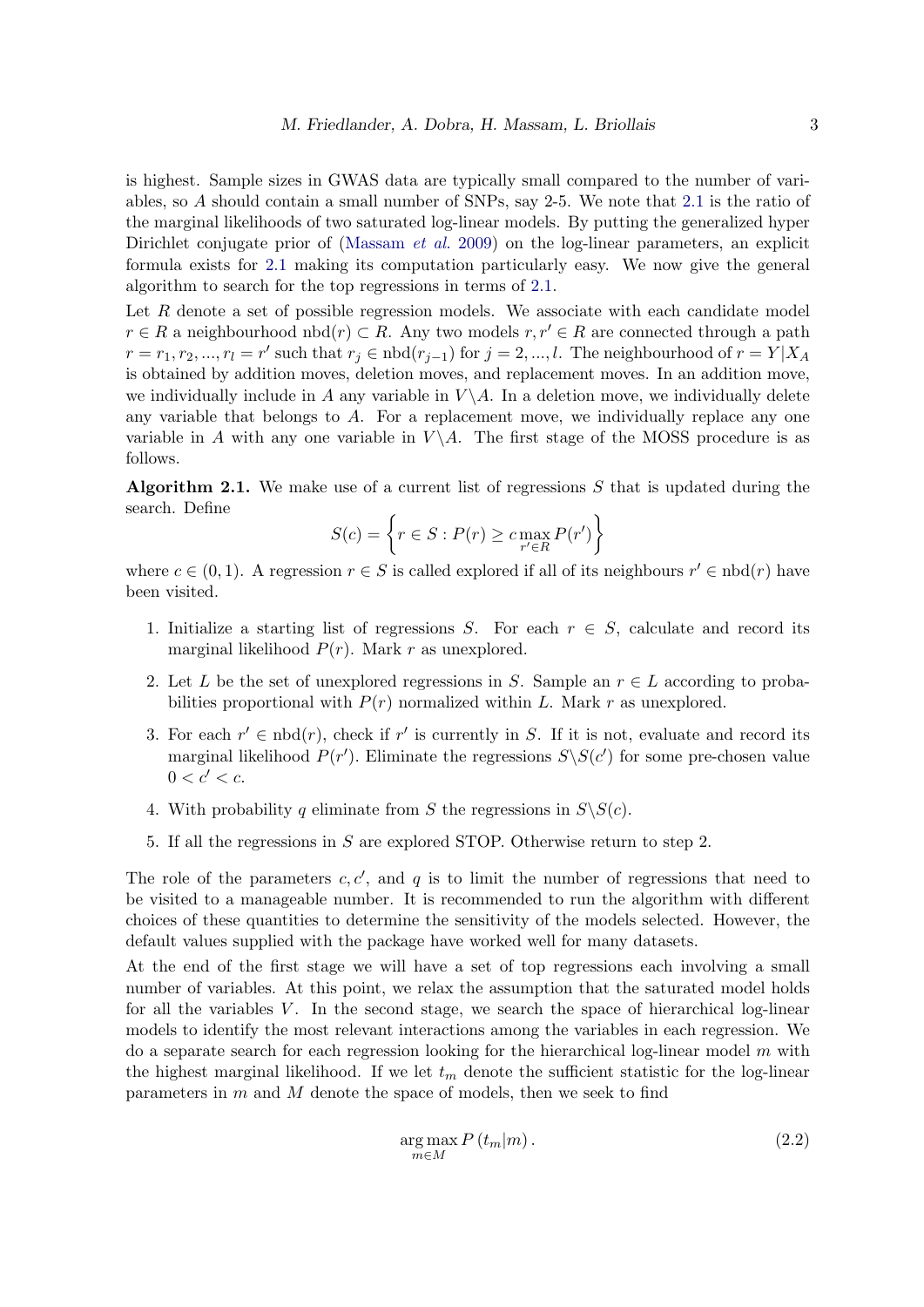#### 4 The genMOSS R Package

To do this, we once again begin by defining the concept of a neighbourhood. The neighbourhood of a hierarchical model  $m$  consists of those hierarchical models obtained from  $m$  by adding one of its dual generators (i.e., minimal interaction terms not present in the model) or deleting one of its generators (i.e., maximal interaction terms present in the model). For details see [\(Edwards and Havranek](#page-8-12) [1985;](#page-8-12) [Dellaportas and Forster](#page-7-2) [1999\)](#page-7-2). For a given set of variables, the algorithm to find m that maximizes  $P(t_m|m)$  is analogous to Algorithm 2.1. We give it here for clarity since the notation has changed somewhat.

Algorithm 2.2. We once again make use of a current list  $S$  of models that is updated during the search. Define

$$
S(c) = \left\{ m \in S : P(t_m|m) \ge c \max_{m' \in M} P(t_m|m) \right\}
$$

where  $c \in (0,1)$ . A log-linear model  $m \in S$  is called explored if all of its neighbours  $m' \in$  $nbd(m)$  have been visited.

- 1. Initialize a starting list of models S. For each model  $m \in S$ , calculate and record its marginal likelihood  $P(t_m|m)$ . Mark m as unexplored.
- 2. Let L be the set of unexplored models in S. Sample a model  $m \in L$  according to probabilities proportional with  $P(t_m|m)$  normalized within L. Mark m as unexplored.
- 3. For each  $m' \in \text{nbd}(m)$ , check if m' is currently in S. If it is not, evaluate and record its marginal likelihood  $P(t_{m'}|m')$ . Eliminate the models  $S\setminus S(c')$  for some pre-chosen value  $0 < c' < c$ .
- 4. With probability q eliminate from S the models in  $S\setminus S(c)$ .
- 5. If all the models in S are explored STOP. Otherwise return to step 2.

The prior distribution we use for the log-linear parameters is the generalized hyper Dirichlet of [\(Massam](#page-8-2) et al. [2009\)](#page-8-2) which is the conjugate prior for hierarchical log-linear models. The marginal likelihood  $P(t_m|m)$  for an arbitrary  $m \in M$  can be approximated using the Laplace method. This is in contrast to the marginal likelihood of a regression which, as mentioned above, can be computed exactly. The prior distribution has two hyper-parameters  $\alpha$  and s which have particularly easy interpretations. One can think of s as the marginal cell counts of a fictive contingency table whose cells contain positive real numbers. Then  $\alpha$  can be interpreted as the grand total of this table. The genMOSS package only allows a choice for  $\alpha$  with the default value being  $\alpha = 1$ . There is usually a lack of prior information so the package takes all the fictive cell counts to be equal.

At the end of the two stage MOSS procedure, we will have a list of regressions and best loglinear models describing the associations among the variables in each regression. After fitting the log-linear models, we can use model averaging to construct a predictor for the response and assess its accuracy using k-fold cross validation. In **genMOSS**, the log-linear models are fit by finding the mode of the posterior distribution of the log-linear parameters and the predictive weight given to each log-linear model is proportional to the marginal likelihood of the corresponding regression (found in the first stage of the MOSS procedure).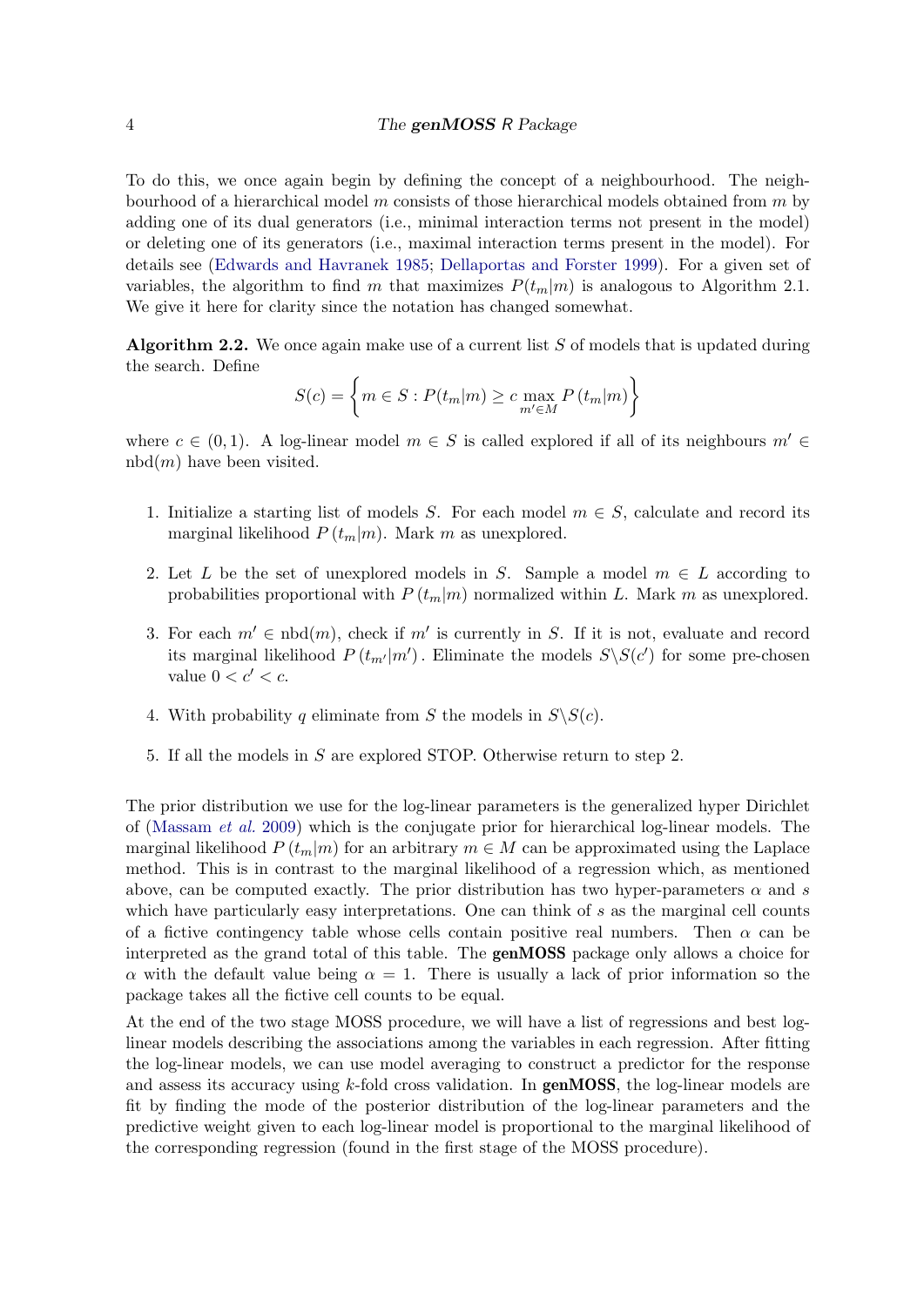#### 3. The moving window approach

A simple alternative to stochastically searching through all combinations of SNPs is to group SNPs together according to the sequence that they appear in a genetic region (if that information is available). This can help identify particular genetic regions of interest. Defining a window size  $\omega$  we can first group SNPs 1 to  $\omega$  together and then SNPs 2 to  $\omega + 1$  together and so on. The marginal likelihood of the regression of each group of SNPs on the response can be computed as usual using [2.1.](#page-1-0) The aim is to identify those regressions such that the marginal likelihood is the highest. The groups of SNPs (or genetic regions) contained in these regressions are most associated with the response. A weakness of this approach is the subjective selection of the window size and the inability to capture multi-SNP effects among SNPs in different groups (Sun [et al.](#page-8-10) [2006;](#page-8-10) Wu [et al.](#page-8-11) [2010\)](#page-8-11). At the cost of considerable computation, MOSS circumvents this weakness by allowing any potential SNP to enter a group. The MOSS and moving window approaches are implemented in the genMOSS package in the functions MOSS\_GWAS and mWindow respectively. We demonstrate the use of these functions in the following section.

### 4. The genMOSS R package

In this section, genMOSS will be used to analyze a simulated dataset. This dataset, included in the package itself, was simulated using Python code from the simuPOP [\(Peng and Kimmel](#page-8-13) [2005\)](#page-8-13) cookbook on <http://simupop.sourceforge.net>. It is a sample of 1000 cases and 1000 controls from a fictional but realistic population. It contains the genotype information for 6000 diallelic SNPs (i.e., SNPs with three categories) and the disease status for each individual. Two SNPs  $q_1 = \text{rs}4991689$  and  $q_2 = \text{rs}6869003$  and a random environmental factor e are associated with the disease  $Y = 'aff'.$  The actual model generating the disease has the form:

<span id="page-4-0"></span>
$$
logit (P(Y = 1|g_1, g_2, e)) = -5 + 0.4g_1 + 0.4g_2 + 0.4g_1g_2 + 0.4g_1e + 0.4g_2e.
$$
 (4.1)

See [\(Peng and Amos](#page-8-14) [2010\)](#page-8-14) for more information about the dataset.

#### 4.1. Loading the package and data

The **genMOSS** R package is available from CRAN and can be installed and loaded by typing:

R> install.packages ("genMOSS") R> library("genMOSS")

Next, the simulated dataset, called simuCC (for simulated case-control study) described above, can be loaded with the command:

R> data("simuCC")

#### 4.2. Examples

To run MOSS on the simuCC dataset we use the function MOSS\_GWAS: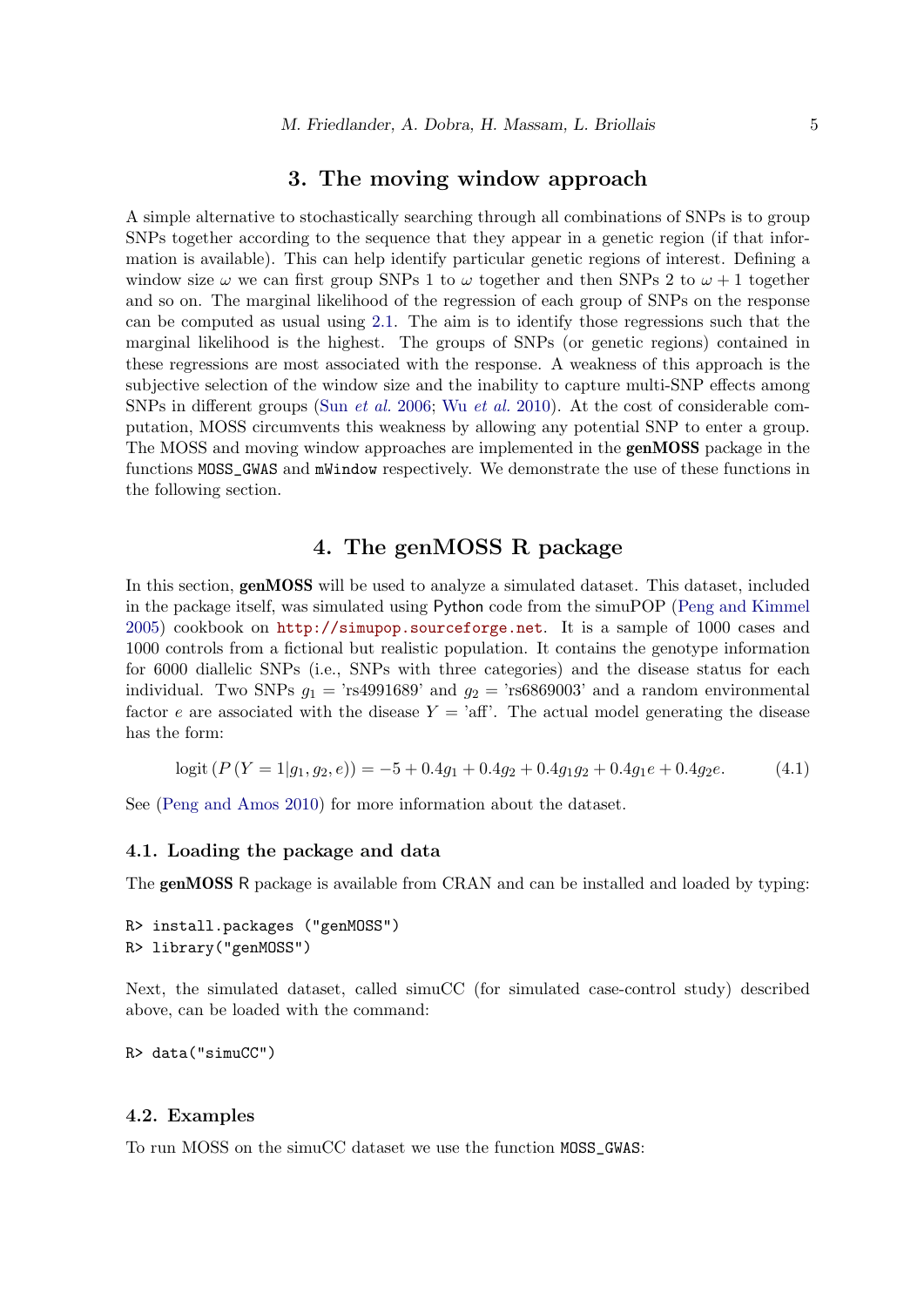```
R> MOSS_GWAS (alpha = 1, c = 0.1, cPrime = 0.0001, q = 0.1, replicates = 5,
              maxVars = 3, data = simuCC, dimens = c(rep(3,6000),2),
              confVars = NULL, k = 2)
```
The parameters c, cPrime, q, and alpha have been described in Section 2. Replicates is the number of instances the first stage of the MOSS procedure will be run. The top regressions are culled from the results of all the replicates. The parameter maxVars is the maximum number of variables allowed in a regression (including the response). The variable data is a data frame containing the genotype information for a set of SNPs. It must be organized such that each row refers to a subject and each column to a SNP; the last column in data must be a binary response for each subject. Rows with missing values (i.e., NA's) are ignored. Dimens is the number of possible values for each column in the dataset. In our example, this is three except for the case-control status which is binary. The parameter confVars (for confounding variables) is a character vector specifying the names of SNPs which, other than the response, will be forced to be in every regression. If no confounding variables are desired, confVars can be set to NULL. Finally, the parameter k specifies the fold for the cross validation. If k is NULL then only the first stage of MOSS is carried out. In this example, we used the default values for all the parameters (except for k, which is NULL by default, and the parameters data and dimens which, of course, are based on the dataset). The output of the above code is:

```
$topRegressions
```
formula logMargLik 1 [aff | rs4491689, rs6869003] -1362.291 \$postIncProbs variable postIncProb 1 rs4491689 1 2 rs6869003 1 \$interactionModels formula logMargLik 1 [rs4491689,aff][rs6869003,aff] 11471.33 \$fits \$fits[[1]] Call: "[rs4491689,aff][rs6869003,aff]" Coefficients: (Intercept) rs44916891 rs44916892 aff1  $6.4699$   $-2.5404$   $-6.8309$   $-0.3837$ rs68690031 rs68690032 rs44916891:aff1 rs44916892:aff1 -0.9192 -3.3279 0.9645 2.1986 aff1:rs68690031 aff1:rs68690032 0.6603 0.9969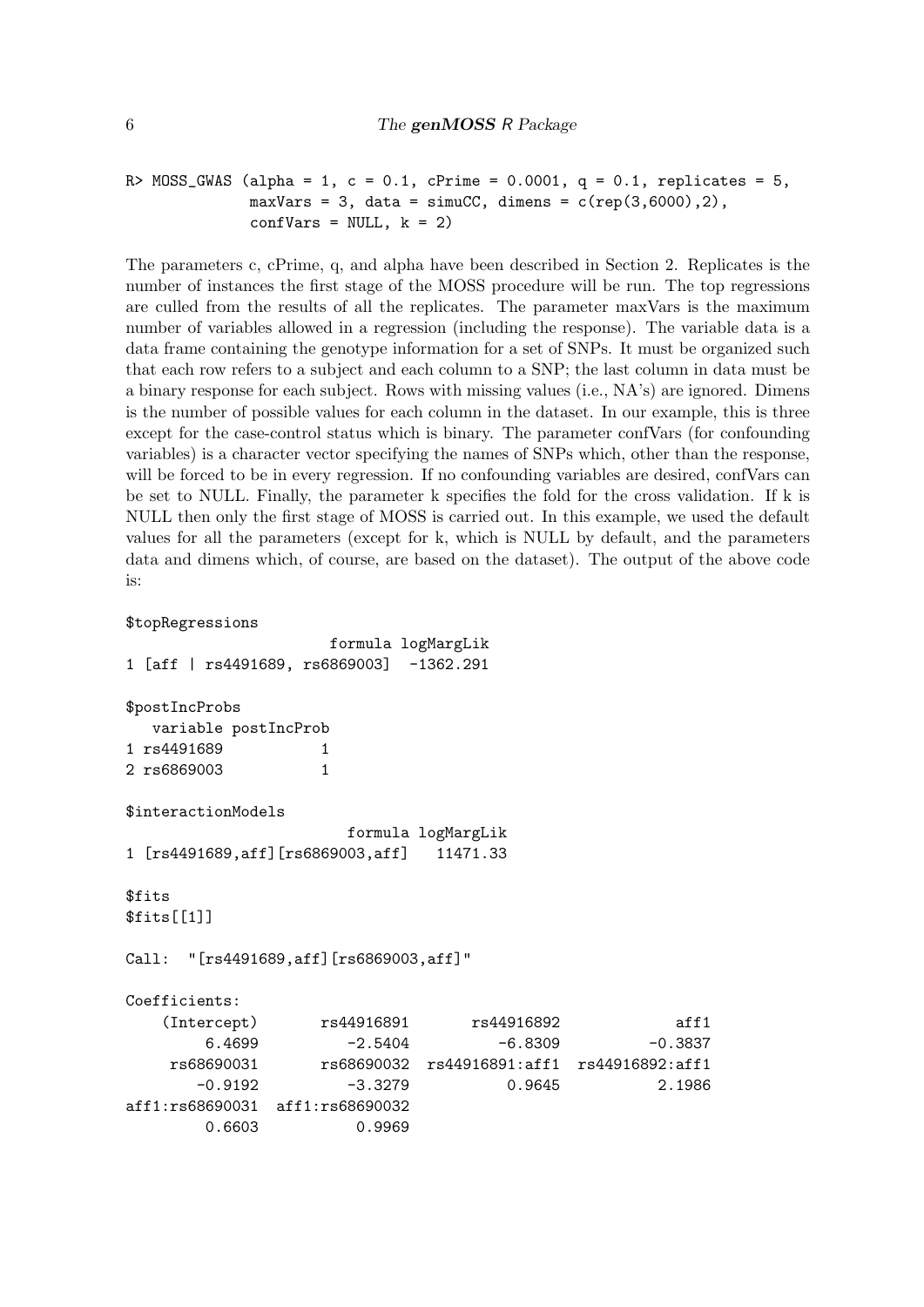```
Degrees of Freedom: 17 Total (i.e. Null); 8 Residual
Null Deviance: 4154
Residual Deviance: 12.43 AIC: 112.6
$cvMatrix
    decision
pheno 0 1
   0 644 356
   1 452 548
$cvDiag
  acc tpr fpr auc
1 59.6 54.8 35.6 60.6
```
The first section of the output gives the top regressions identified by MOSS. In this case, it is the single regression of the response 'aff' on the SNPs 'rs4491689' and 'rs6869003'. By adding the marginal likelihoods of the regressions in which each SNP appears and then normalizing over all the regressions, we obtain what we call the posterior inclusion probability (postIncProb) for each SNP. These are a measure of each variable's importance and we see, from the second section of the output, that MOSS attributes great importance to 'rs4491689' and 'rs6869003' (postIncProb  $= 1$ ), which are in fact the disease predisposing SNPs. The top log-linear model, shown in the third section of the output, correctly shows an association between the two SNPs and the disease. The fitted model, which uses the glm function in the stats R package, is shown in the subsequent section. The last two sections of the output show the results of the cross validation: 'acc' is the accuracy, 'tpr' is the true postive rate, 'fpr' is the false positive rate, and 'auc' is the area under the ROC curve. The 'auc' is computed using the ROCR R package [\(Sing, Sander, Beerenwinkel, and Lengauer](#page-8-15) [2005\)](#page-8-15) available from CRAN. The cross validation results are mediocore here but this is perhaps to be expected since there is an environmental factor in the disease model [4.1.](#page-4-0)

The moving window approach described in Section 3 is implemented in the mWindow function. Although the SNPs in the simuCC dataset are not necessarily in sequence, for illustrative purposes, the function call (with a window size of  $\omega = 2$ ) is:

```
R> s = mWindow (data = simuCC, dimens = c(rep(3,6000),2), alpha = 1,
                windowSize = 2)
```
The first three parameters in the mWindow function are the same as for MOSS\_GWAS. The last parameter, windowSize, is the size of the moving window. After the above code is run, the variable s contains a data frame with the regression in each window and its corresponding log marginal likelihood. The data frame is sorted in descending order by log marginal likelihood. The top 5 regressions can be seen with the command:

 $R >$  head  $(s, n = 5)$ 

formula logMargLik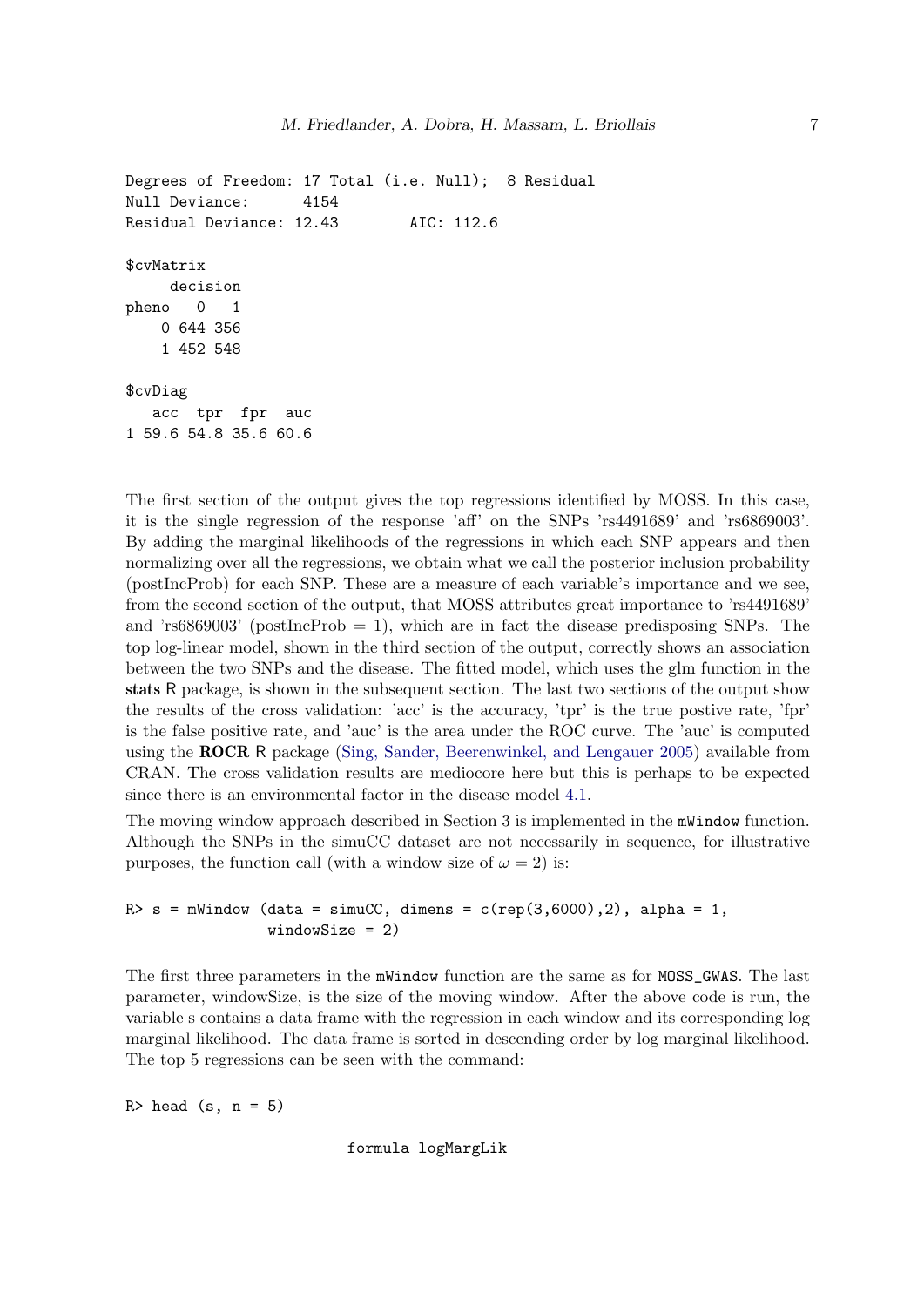```
1 [aff | rs6722027, rs4491689] -1377.635
2 [aff | rs4491689, rs4450561] -1384.047
3 [aff | rs325339, rs6869003] -1385.142
4 [aff | rs6869003, rs325355] -1385.950
5 [aff | rs6730761, rs3795958] -1388.191
```
From the output, we see that the genetic regions around 'rs4491689' and 'rs6869003' (which are the disease predisposing SNPs) show importance.

For a diallelic SNP, X, it may be that the marginal likelihood,  $P(Y|X)$ , is higher when the SNP is recoded as binary. Using the coding that maximizes this marginal likelihood may increase the power. Trinary variables can be recoded as binary in three different ways (or can be left as is). The function recode\_data in the genMOSS package finds the optimal coding for each diallelic SNP in a given data frame and returns a revised data frame in the same order as the original. SNPs that are not diallelic are inserted into the new data frame with the coding unchanged. A vector containing the dimension of each SNP in the revised data frame is also returned. For the simuCC data described above we can run:

R> s = recode\_data (data = simuCC, dimens =  $c$ (rep(3,6000),2), alpha = 1)

The three parameters in the recode\_data function are the same as for MOSS\_GWAS. The function returns a list with the recoded data frame, s\$recoded\_data, and the revised dimension vector, s\$recoded\_dimens. For the simuCC dataset, it turns out that the vast majority of the SNPs are optimally coded as binary. Nevertheless, similar results are obtained when running the MOSS\_GWAS and mWindow functions on the original and recoded datasets.

# 5. Conclusion

In this paper we presented the **genMOSS** R package which can be used for the Bayesian analysis of GWAS data. The package implements the MOSS procedure of [\(Dobra and Massam](#page-8-1) [2010\)](#page-8-1) as well as a simple moving window approach to identify combinations of SNPs associated with a response. We demonstrated the use of genMOSS on a small simulated dataset which is included with the package. The package can be downloaded from CRAN.

#### References

- <span id="page-7-0"></span>Benjamini Y, Hochberg Y (1995). "Controlling the False Discovery Rate: A Practical and Powerful Approach to Multiple Testing." Journal of the Royal Statistical Society B, 57, 289–300.
- <span id="page-7-2"></span>Dellaportas P, Forster JJ (1999). "Markov Chain Monte Carlo Model Determination for Hierarchical and Graphical Log-linear Models." Biometrika, 86, 615–633.
- <span id="page-7-1"></span>Dobra A, Briollais L, Jarjanazi H, Ozcelik H, Massam H (2009). "Applications of the Mode Oriented Stochastic Search (MOSS) Algorithm for Discrete Multi-way Data to Genomewide Studies." In D Dey, S Ghosh, B Mallick (eds.), Bayesian Modeling in Bioinformatics, pp. 63–93. Taylor and Francis.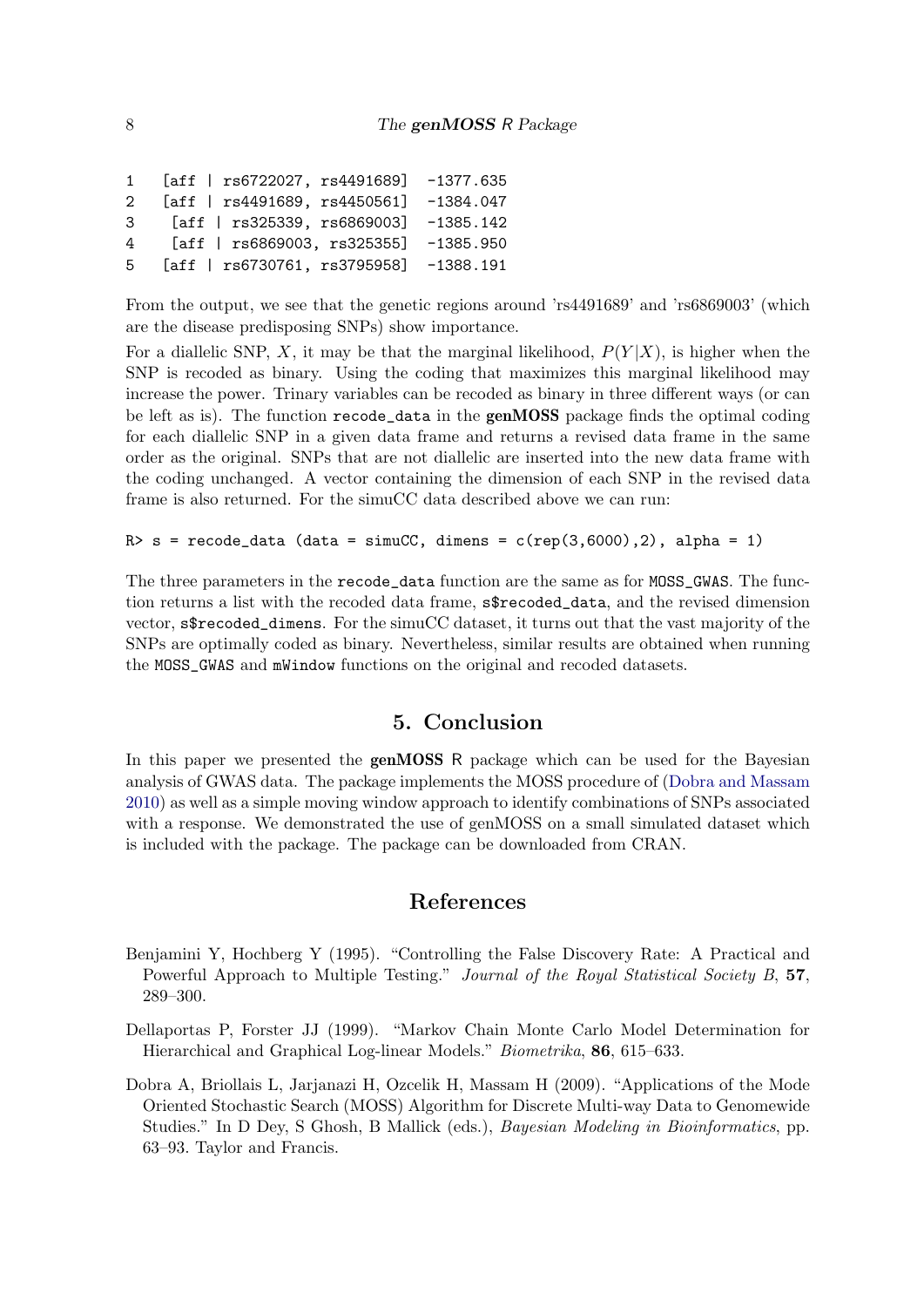- <span id="page-8-1"></span>Dobra A, Massam H (2010). "The Mode Oriented Stochastic Search (MOSS) Algorithm for Log-linear Models with Conjugate Priors." Statistical Methodology, 7, 240–253.
- <span id="page-8-5"></span>Dudoit S, Fridlyand J, Speed TP (2002). "Comparison of Discrimination Methods for the Classification of Tumors Using Gene Expression Data." Journal of the American Statistical Association, 97, 77–87.
- <span id="page-8-12"></span>Edwards DE, Havranek T (1985). "A Fast Procedure for Model Search in Multidimensional Contingency Tables." Biometrika, 72, 339–351.
- <span id="page-8-7"></span>Efron B, Tibshirani R (2002). "Empirical Bayes Methods and False Discovery Rates for Microarrays." Genetics Epidemiology, 23, 70–86.
- <span id="page-8-3"></span>Golub TR, Slonim DK, Tamayo P, Huard C, Gaasenbeek M, Mesirov JP, Coller H, Loh ML, Downing JR, Caligiuri MA, Bloomfeld CD, Lander ES (1999). "Molecular Classification of Cancer: Class Discovery and Class Prediction by Gene Expression Monitoring." Science, 286, 531–537.
- <span id="page-8-2"></span>Massam H, Liu J, Dobra A (2009). "A Conjugate Prior for Discrete Hierarchical Log-linear Models." The Annals of Statistics, 37, 3431–3467.
- <span id="page-8-4"></span>Nguyen DV, Rocke DM (2002). "Tumor Classification by Partial Least Squares Using Microarray Gene Expression Data." Bioinformatics, 18, 39–50.
- <span id="page-8-14"></span>Peng B, Amos C (2010). "Forward-time Simulation of Realistic Samples for Genome-wide Association Studies." BMC Bioinformatics, 11, 442–453.
- <span id="page-8-13"></span>Peng B, Kimmel M (2005). "simuPOP: A Forward-time Population Genetics Simulation Environment." Bioinformatics, 21(18), 3686–3687.
- <span id="page-8-0"></span>R Core Team (2013). R: A Language and Environment for Statistical Computing. R Foundation for Statistical Computing, Vienna, Austria. URL <http://www.R-project.org/>.
- <span id="page-8-9"></span>Schaid D (2004). "Evaluating Associations of Haplotypes with Traits." *Genetic Epidemiology*, 27, 348–364.
- <span id="page-8-15"></span>Sing T, Sander O, Beerenwinkel N, Lengauer T (2005). "ROCR: visualizing classifier performance in R." Bioinformatics,  $21(20)$ , 7881. URL <http://rocr.bioinf.mpi-sb.mpg.de>.
- <span id="page-8-8"></span>Storey JD, Tibshirani R (2003). "Statistical Significance for Genomewide Studies." Proceedings of the National Academy of Sciences, 100, 9440–9445.
- <span id="page-8-10"></span>Sun JD, Levin AM, Boerwinkle E, Robertson H, Kardia SLR (2006). "A Scan Statistic for Identifying Chromosomal Patterns of SNP Association." Genetic Epidemiology, 30, 627– 635.
- <span id="page-8-6"></span>Tusher VG, Tibshirani R, Chu G (2001). "Significance Analysis of Microarrays Applied to the Ionizing Radiation Response." Proceedings of the National Academy of Sciences, 98, 5116–5121.
- <span id="page-8-11"></span>Wu MC, Kraft P, Epstein MP, Taylor DM, Chanock SJ, Hunter DJ, Lin X (2010). "Powerful SNP-set Analysis for Case-control Genome-wide Association Studies." The American Journal of Human Genetics, 86, 929–942.